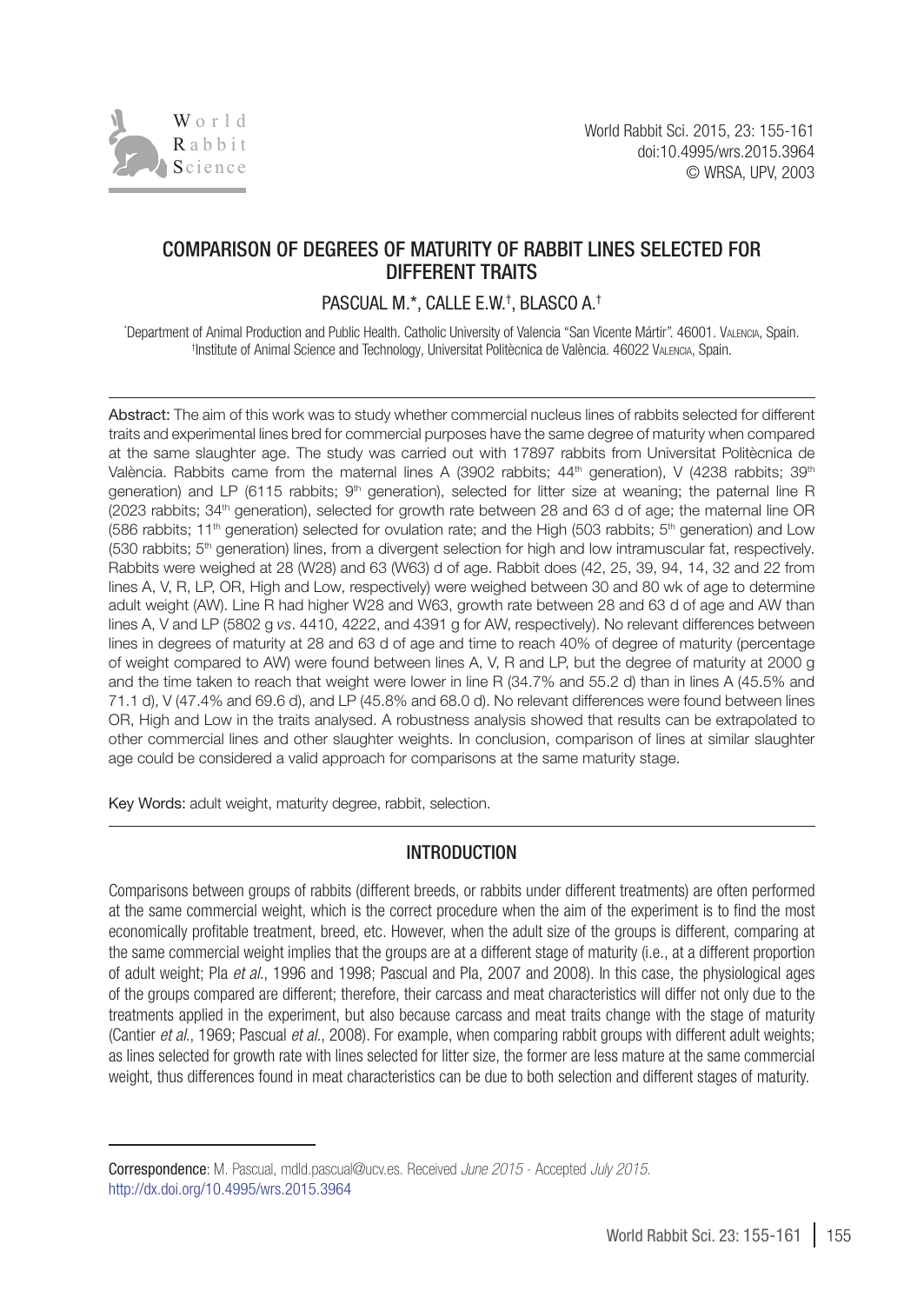Comparisons between breeds or treatments should be done at the same stage of maturity when the objective is to discover the effect of the treatment. Unfortunately, measures of adult weight or estimates of adult weight using growth curves are scarcely available, so comparisons are often done at the same age, as an approximation to the same stage of maturity (Gondret *et al.*, 2002; Hernández *et al.*, 2004; Larzul *et al.*, 2005). However, although comparisons at the same age are closer to the same stage of maturity, the approximation may not be accurate enough. For example, Ouhayoun and Rouvier (1973) compared rabbit breeds of different adult weights, finding substantial differences in maturity stage at the same age. Nevertheless, the differences in adult weight of the breeds used by Ouhayoun and Rouvier (1973) were much larger than the current differences found in commercial lines. This raises the question of whether comparisons among current commercial rabbit lines made at the same age are affected by different stages of maturity, and the same applies to rabbit lines used for experiments in animal production. We shall present two examples in which these comparisons are feasible, and show how our results can be generalised to a wide range of lines with different adult weights through an analysis of robustness.

The aim of this work is to check whether comparisons at the same slaughter age are valid as an approximation to the same stage of maturity for current commercial lines and experimental lines with commercial objectives.

### MATERIALS AND METHODS

#### *Animals*

The experiment was carried out with 17897 rabbits from the experimental farm of the Universitat Politècnica de València born between June 2012 and October 2013. Rabbits came from 7 lines; 4 of them were commercial lines from the selection nucleus of the Universitat Politècnica de València: maternal lines A (3902 rabbits; 44<sup>th</sup> generation), V (4238 rabbits; 39<sup>th</sup> generation) and LP (6115 rabbits; 9<sup>th</sup> generation), selected for litter size at weaning, and the paternal line R (2023 rabbits; 34<sup>th</sup> generation), selected for growth rate. The other 3 lines were derived from the V line: the maternal line OR (586 rabbits; 11<sup>th</sup> generation), selected for ovulation rate; and the lines High and Low (503 and 530 rabbits, respectively; 5<sup>th</sup> generation) from a divergent selection for high and low intramuscular fat, respectively. Lines A, V, LP and R were allocated to a different farm (farm 1) than lines OR, High, and Low (farm 2). Both farms had similar management and environmental conditions. During lactation, females and kits were fed a commercial diet (10.5 MJ digestible energy [DE], 174 g crude protein and 201 g crude fibre per kg dry matter) with a photoperiod of 16-h light: 8-h dark and controlled ventilation. After weaning at 28 d of age, rabbits were weighed (W28), allocated to collective cages and fed with another commercial diet (9.5 MJ DE, 149 g crude protein and 218 g crude fibre per kg dry matter). At 63 d of age (slaughter age under Spanish commercial conditions) rabbits were weighed (W63). Growth rate between 28 and 63 d of age [GR= (W63-W28)/35] was calculated. Rabbits selected at 63 d of age for their respective next generation of selection were reared in individual cages and received 130 g/d of the commercial diet for females described above. Females were first mated at 18 wk of age and were re-inseminated in the subsequent cycles at 11 d post-partum. After the first mating, all females received a commercial diet *ad libitum*. A total of 42, 25, 39, 94, 14, 32 and 22 females from lines A, V, R, LP, OR, High and Low, respectively, were weighed during the same week of February 2014 to determine adult weight. Females had an average age of 40.1 wk (standard deviation=3.6 wk), 63.1 (4.6), 53.4 (11.4), 50.8 (4.2), 35.9 (1.3), 43.3 (4.0), 39.6 (3.5) in lines A, V, R, LP, OR, High and Low, respectively. Physiological state was lactating in 81.0%, 64.0%, 48.7%, 60.6%, 71.4%, 81.3%, and 72.7% of the females from lines in lines A, V, R, LP, OR, High and Low, respectively.

## *Data analysis*

Least square means for W28, W63 and GR were estimated with the 17897 rabbits cited above, using a model with line, sex and month effects.

Subsequently, W28 and W63 of all the animals were pre-corrected by the effect of month (sex was not included, as no appreciable effect was found in the former analysis), and AW of the 268 females were pre-corrected by the effect of state of lactation (2 levels; lactating and non-lactating). Line R is selected for growth rate, so their AW should be corrected to avoid bias due to selection. In each line, an approximate correction was made by multiplying AW by the generalW63/selectedW63 ratio, where generalW63 was the mean weight at 63 d of age of all rabbits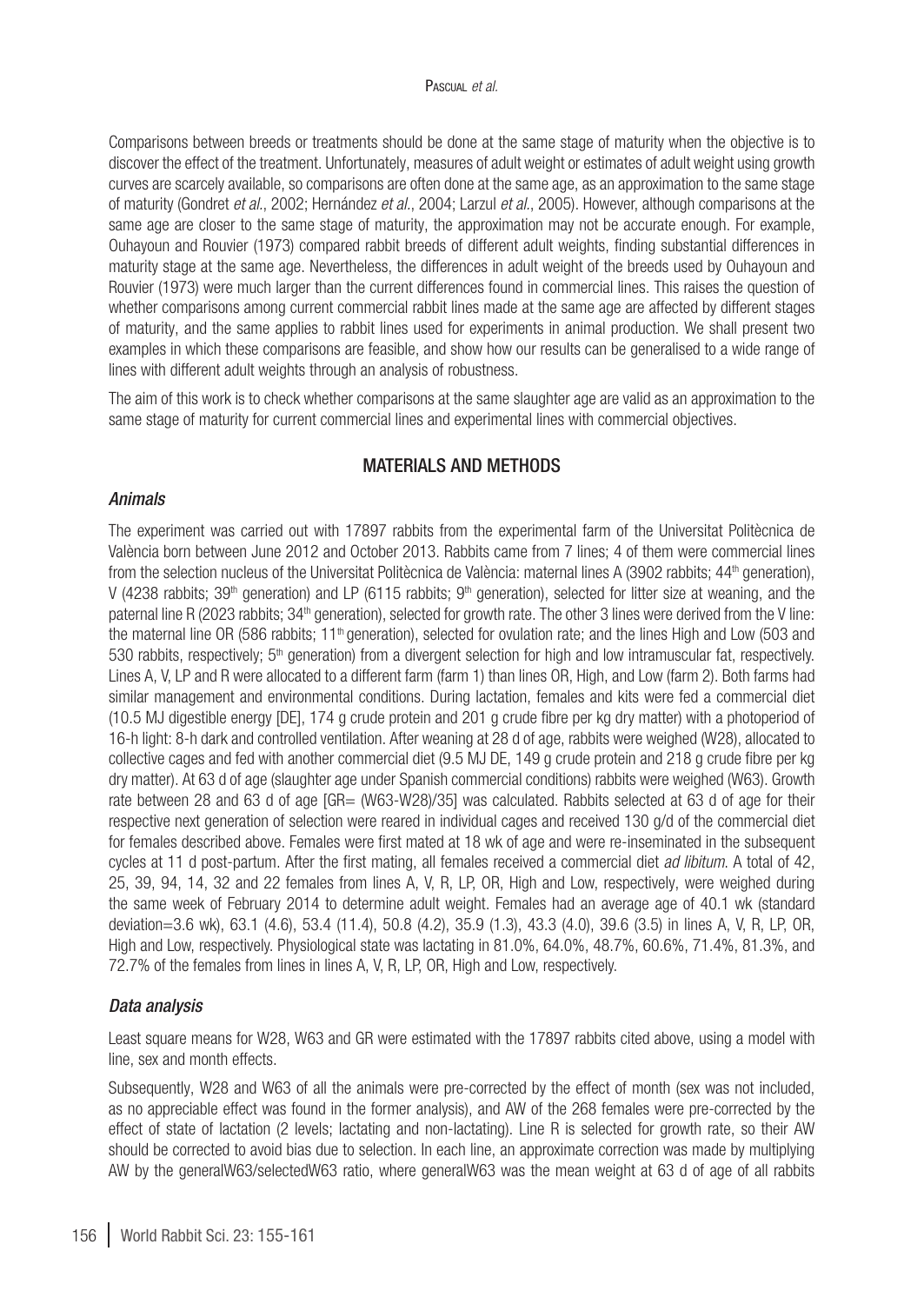and selectedW63 was the mean weight of the selected rabbits. Inadvertent selection for growth often takes place in lines selected for other traits, so the same correction was carried out for the other lines. Figure 1 shows AW after correction for state of lactation and selection *vs*. age in the different lines.

Pre-corrected weights were used to calculate the degree of maturity at different stages. Degrees of maturity at 28 and 63 d of age (DoM28 and DoM63, respectively) were calculated as W28/AW and W63/AW, respectively. The age at which rabbits reached 40% maturity (T40%), which is the maturity around the age of slaughter, was estimated as 28+[(0.4AW−W28)/GR]. Degree of maturity at 2000 g of live weight (DoM2000), which could be considered a Spanish commercial weight, was calculated as 2000/AW. Time taken to reach 2000 g (T2000) was calculated as 28+[(2000-W28)/GR]. Both T40% and T2000 were estimated considering that rabbits grow linearly at these ages (Blasco *et al.*, 2003). Least square



Figure 1: Adult weight corrected by lactating status and selection, *vs.* age in the different lines. x: A,  $\bullet$ : V,  $\ast$ : R,  $-$ : LP,  $+$ : OR,  $\blacktriangle$ : High,  $\triangle$ : Low.

means of AW, DoM28, DoM63, T40%, DoM2000and T2000 were obtained applying a model including the line effect. Data from different farms were analysed separately. A sensitivity analysis of the robustness of the results for adult weight was performed by analysing data after increasing and decreasing AW in one standard deviation (258.1 g, 329.7 g, 483.3 g, 333.3 g, 271.8 g, 289.4 g, and 294.8 g, for lines A, V, R, LP, OR, High and Low, respectively).

### RESULTS AND DISCUSSION

A key point in comparison of different rabbit lines is the moment at which the lines are compared. Changes in degree of maturity alter carcass and meat composition in rabbits (Hernández *et al.*, 2004; Pascual *et al.*, 2008). Slaughter weight is fixed by the market in intensive rabbit production, so comparisons at the same commercial weight make economic sense; however, these comparisons are drawn at different degrees of maturity, so it is not possible to know if differences observed are due to the line or to the degree of maturity. To avoid this confusion, comparing lines at the same stage of maturity has been proposed (Brody 1945; Taylor 1985; Taylor and Murray, 1987a). As adult weight is not usually available, comparisons at the same age have been used in rabbit as an approximation to the same stage of maturity (Ariño *et al.*, 2007; Hernández *et al.*, 2006). We shall now examine how accurate this approximation is.

Table 1 shows the means of the weights at 28 and 63 d of age and growth rate during this period for all lines, with coefficients of variation (CV) ranging from 0.14 to 0.20. Lines A, V and LP are currently used for producing crossbreed does and line R is commercially used as a terminal sire in the usual three-way crossbreeding scheme. The genetic composition of the lines was described by Baselga (2002) and Sánchez *et al.* (2008). Line OR was described by

|        |      | W28                    | W63                | GR                          |
|--------|------|------------------------|--------------------|-----------------------------|
| Farm 1 |      |                        |                    |                             |
| Α      | 3902 | $601 + 2^a$            | $1734 + 3^a$       | $32.4 + 0.1a$               |
| V      | 4238 | $625+3^{b}$            | $1788 + 3^b$       | $33.2 \pm 0.1$ <sup>b</sup> |
| R      | 2023 | $771 + 3$ <sup>d</sup> | $2392 + 5^d$       | $46.5 + 0.1$ <sup>d</sup>   |
| ΙP     | 6115 | $654+2°$               | $1836 + 3^{\circ}$ | $33.8 \pm 0.1$ <sup>c</sup> |
| Farm 2 |      |                        |                    |                             |
| 0R     | 586  | $494 + 4$              | $1682 + 7b$        | $33.9 + 0.1b$               |
| High   | 503  | $497 + 4$              | $1652 + 8^a$       | $33.0 + 0.2^a$              |
| LOW    | 530  | $499 + 4$              | $1687 + 7b$        | $33.9 + 0.2b$               |

Table 1: Least square means±standard error of live weight at 28 (W28, g) and 63 (W63, g) d of age, and growth rate between 28 and 63 d of age (GR, g/d) of the different rabbit lines.

Means within farm in the same column with different superscripts differ (*P*<0.05).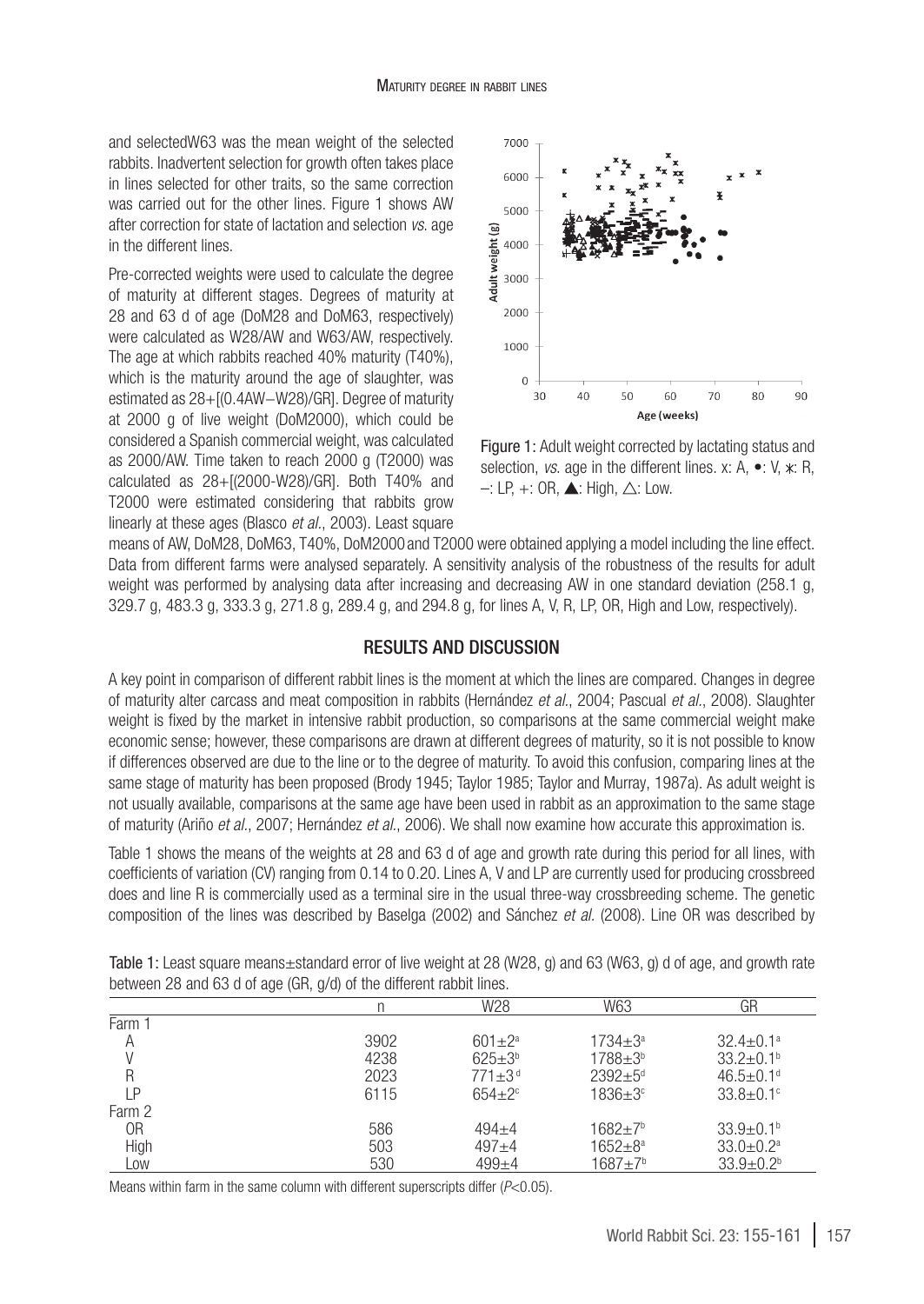#### Pascual *et al.*

| of maturity at 2000 g of live weight (DoM2000), and time to reach 2000 g (12000, d) of the different rabbit lines. |    |                            |                              |                              |                             |                         |                             |
|--------------------------------------------------------------------------------------------------------------------|----|----------------------------|------------------------------|------------------------------|-----------------------------|-------------------------|-----------------------------|
|                                                                                                                    | n  | AW                         | DoM28                        | DoM63                        | T40%                        | DoM2000                 | T2000                       |
| Farm 1                                                                                                             |    |                            |                              |                              |                             |                         |                             |
| A                                                                                                                  | 42 | $4410 + 55$ <sup>b</sup>   | $13.8 \pm 0.3b$              | $39.7 + 0.5^a$               | $63.8 + 0.6^{\circ}$        | $45.5 + 0.5^{\circ}$    | $71.1 \pm 0.5$ <sup>c</sup> |
| V                                                                                                                  | 25 | $4222+71^a$                | $14.6 \pm 0.4$ <sup>bc</sup> | $42.4 + 0.6b$                | $60.1 \pm 0.8$ <sup>a</sup> | 47.4 $\pm$ 0.7 $\rm{c}$ | $69.6 \pm 0.7$ °            |
| R                                                                                                                  | 39 | $5802 + 57$ °              | $12.6 \pm 0.3$ <sup>a</sup>  | 41.0 $\pm$ 0.5 <sup>ab</sup> | $62.0 + 0.6^a$              | $34.7 + 0.5^a$          | $55.2 + 0.6^a$              |
| l P                                                                                                                | 94 | $4391 \pm 37$ <sup>b</sup> | $15.2 + 0.2$ <sup>c</sup>    | $42.0 + 0.3b$                | $60.6 \pm 0.4$ <sup>a</sup> | $45.8 \pm 0.3^{\circ}$  | $68.0 + 0.4b$               |
| Farm 2                                                                                                             |    |                            |                              |                              |                             |                         |                             |
| 0 <sub>R</sub>                                                                                                     | 14 | $4248 + 77$                | $11.2 + 0.5$                 | $39.7 + 1.0$                 | $63.5 + 1.3$                | $47.3 \pm 0.9$          | $72.3 + 1.1$                |
| High                                                                                                               | 32 | $4171 + 51$                | $11.5 \pm 0.3$               | $39.7 + 0.6$                 | $63.7 + 0.8$                | $48.2 + 0.6$            | $73.7 + 0.7$                |
| Low                                                                                                                | 22 | $4165 + 61$                | $11.8 + 0.4$                 | $40.1 \pm 0.8$               | $62.7 \pm 1.0$              | $48.2 \pm 0.7$          | $72.5 + 0.9$                |

Table 2: Least square means±standard error of adult weight (AW, g), degree of maturity (% weight compared to adult weight) at 28 (DoM28) and 63 (DoM63) days of age, time to reach a degree of maturity of 40% (T40%, d), degree of maturity at 2000 g of live weight (DoM2000), and time to reach 2000 g (T2000, d) of the different rabbit lines.

Means within farm in the same column with different superscripts differ (*P*<0.05).

Laborda *et al.* (2011) and the High and Low lines by Zomeño *et al.* (2013). Line R, originally formed with a population of rabbits having high growth rate, and then selected for growth rate for 34 generations, showed the highest weight at slaughter and at adult weight for all lines (table 2), which is a consequence of selection for growth rate (Blasco *et al.*, 2003).

Table 2 shows the adult weight and degrees of maturity of each line, with CV from 0.07 to 0.19. When comparing OR, High and Low lines, no differences in maturity are found either at the same commercial weight or at the same age, so comparisons can be made safely. However, when comparing degrees of maturity at slaughter commercial weight (2000 g), there is a large difference between the R line and the maternal lines A, V and LP. In consequence, line R should not be compared with other lines at slaughter weight. This will also happen if comparisons are made at other slaughter weights such as the French or Italian ones, which are around 2.5 kg live weight [Coutelet (2013) and SATA (2012) respectively). We compared the time taken to reach maturity at 2500 g in our lines, and the result was consistent with the comparison at 2000 g (results not shown).

At slaughter time, all lines from both farms show a remarkable similarity in degree of maturity, with a maximum difference of 2.7%. The maximum difference among all lines in the time required to reach a 40% degree of maturity was 3.7 d, roughly 5% of the slaughter age. Then, lines of different adult size compared at the same age were also compared approximately at the same stage of maturity. Different results were obtained by Ouhayoun and Rouvier (1973). They compared dwarf lines with AW of 2.5 kg with crossbreed does from giant and commercial lines with 4.8 kg AW, finding different degrees of maturity at 12 wk of age (0.70% and 0.55% of adult weight, respectively). According to their results, rabbit lines with relevant differences in adult weight should not be compared at a similar age. However, in our commercial lines, the lowest and highest lines differ in 39% of their AW, whereas in the case of Ouhayoun and Rouvier the highest line was 92% heavier than the lowest line for AW. Moreover, Ouhayoun and Rouvier (1973) took adult weight as weight at 26 wk, an age too early for estimating adult weight (Blasco and Gómez, 1993), which means that the difference between low and high lines was probably higher. Therefore, their conclusions cannot be applied to the current commercial lines, because in our commercial crossbreeding programme, or in any other programme, the differences between lines for reproductive or growth purposes are much smaller. Finally, their sample size was very small (three individuals per group and week), so their results should be considered only as a first approach to the problem.

The estimates of degree of maturity may be affected by some of the approximations we made. First, we used selected animals and we corrected for the bias due to selection by considering that the ratio of weights between selected and unselected animals will be maintained from slaughter time to adult weight. This is a reasonable supposition, as all weights are correlated and selection does not modify the curve shape, as shown by Blasco *et al.* (2003). Second, adult weight was estimated in rabbit females between 30 and 80 wk of age. This should not be a problem, as Blasco and Gómez (1993), using lines V and R, showed that adult weight is stable after 30 wk of age. Figure 1 shows that adult weights are the same from week 30; moreover, preliminary analyses did not show changes in adult weight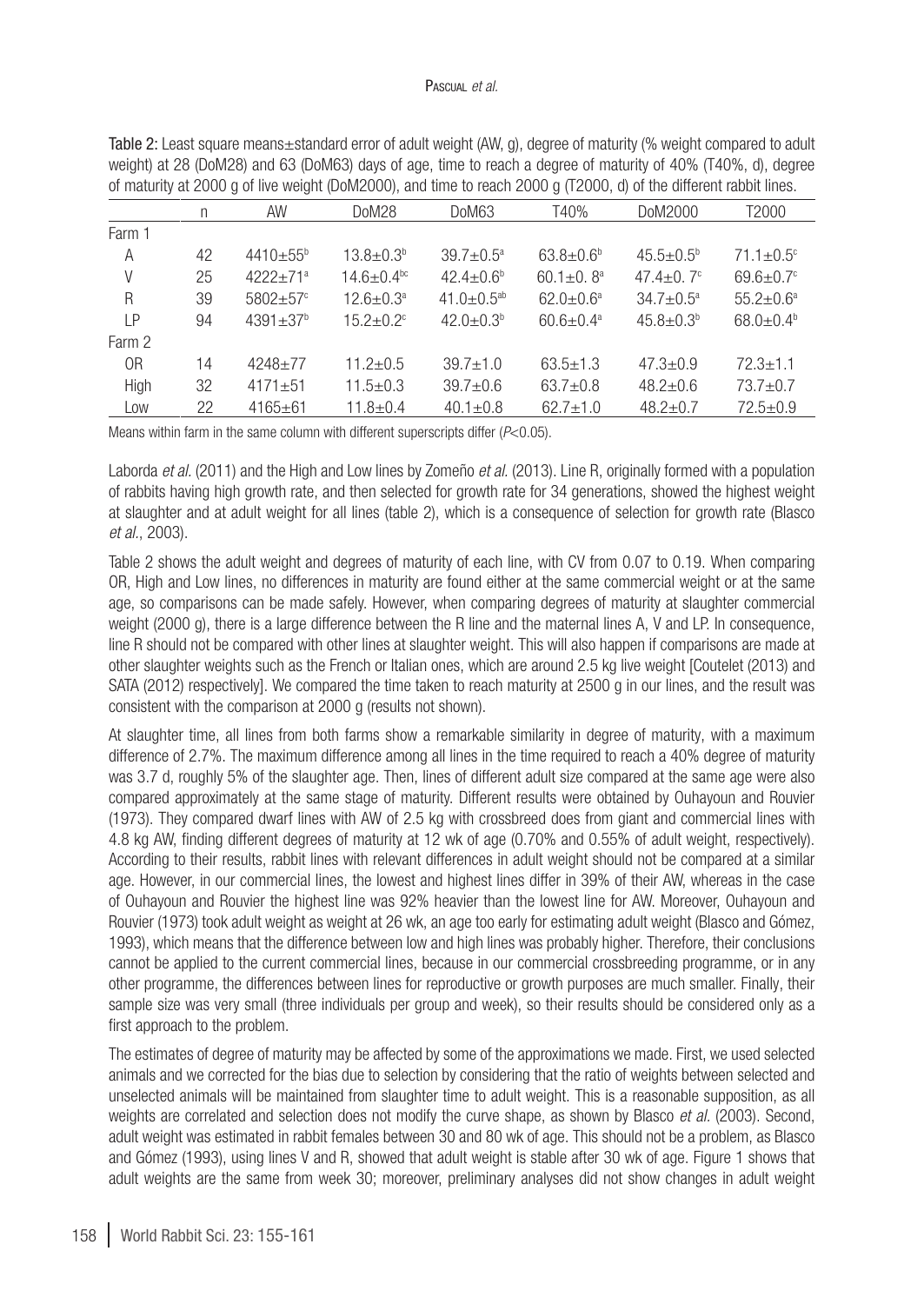Table 3: Least square means±standard error for adult weight (AW, g), degree of maturity (% weight compared to adult weight) at 28 (DoM28) and 63 (DoM63) d of age, time to reach a degree of maturity of 40% (T40%, d), degree of maturity at 2000 g of live weight (DoM2000, d), and time to reach 2000 g (T2000, d) when increasing (AW +1 s.d.) and decreasing (AW–1 s.d.) adult weight in one standard deviation in females from lines A, V, R and LP.

|                               | n  | AW                       | DoM28                        | DoM63                       | T40%                        | DoM2000                     | T2000                       |  |
|-------------------------------|----|--------------------------|------------------------------|-----------------------------|-----------------------------|-----------------------------|-----------------------------|--|
| Robustness analysis AW-1 s.d. |    |                          |                              |                             |                             |                             |                             |  |
| A                             | 42 | $4152 + 55^{b}$          | $14.7 + 0.4$ <sup>ab</sup>   | $42.2 + 0.6^a$              | $60.6 + 0.6b$               | $48.4 \pm 0.6^b$            | $71.1 \pm 0.5$ <sup>c</sup> |  |
| V                             | 25 | $3892 + 71a$             | $15.8 \pm 0.5$ <sup>bc</sup> | $46.1 \pm 0.7$ <sup>b</sup> | $56.1 \pm 0.8$ <sup>a</sup> | $51.8 \pm 0.8$ <sup>c</sup> | $69.6 \pm 0.7$ <sup>c</sup> |  |
| $\mathsf{R}$                  | 39 | $5319 + 57$ <sup>c</sup> | $13.7 \pm 0.4^{\circ}$       | $45.4 \pm 0.4^{\circ}$      | $57.9 + 0.6^a$              | $37.9 + 0.6^a$              | $55.2 + 0.6^a$              |  |
| LP                            | 94 | $4058 + 37$ <sup>b</sup> | $16.5 \pm 0.2$ <sup>c</sup>  | $44.8 \pm 0.6^b$            | $56.6 + 0.4^a$              | $49.6 \pm 0.4^{\circ}$      | $68.0 + 0.4b$               |  |
| Robustness analysis AW+1 s.d. |    |                          |                              |                             |                             |                             |                             |  |
| A                             | 42 | $4631 + 58^{ab}$         | $13.2 + 0.3b$                | $37.9 + 0.5^a$              | $66.5 \pm 0.7$ <sup>b</sup> | $43.4 + 0.5$ <sup>bc</sup>  | $71.1 \pm 0.5$ <sup>c</sup> |  |
| V                             | 25 | $4520+76a$               | $13.6 + 0.4$ <sup>bc</sup>   | $39.5 \pm 0.6^{\circ}$      | $63.8 + 0.8^{\circ}$        | $44.5 + 0.6$ °              | $69.6 \pm 0.7$ <sup>c</sup> |  |
| R                             | 39 | $6325 + 61$ °            | $11.6 \pm 0.3^a$             | $37.7 + 0.5^a$              | $66.5 \pm 0.7$ <sup>b</sup> | $31.8 \pm 0.5^{\circ}$      | $55.2 + 0.6^a$              |  |
| LP                            | 94 | $4713 + 40^{b}$          | $14.2 + 0.2$ <sup>c</sup>    | $39.1 \pm 0.3^{\circ}$      | $64.5 + 0.4^a$              | $42.7 + 0.3b$               | $68.0 \pm 0.4^{\circ}$      |  |

Means within farm in the same column with different superscripts differ (*P*<0.05). s.d.: standard deviation.

from 30 to 80 wk, as the regressions slopes of adult weight against age did not differ from zero. Third, females were at different moments of gestation and lactation, showing lactating and non-lactating females and average of 4553 and 4893 g of AW respectively (results not shown), and the effect was partially corrected by pre-correcting AW by lactation effect. Fourth, we used only females to estimate the adult weight, when it is well known that rabbit lines can present sexual dimorphism (Blasco and Gómez, 1993, for lines V; Pascual *et al.*, 2008, in line R). All these issues are common in maturity studies, in which males are a very small proportion of all adult animals and females are in different physiological states (Thiessen *et al.*, 1984; Taylor and Murray, 1987b). We did not consider the different litter size of the lines, as this trait is a property of each line, thus litter size is not corrected when comparing growth of lines, or in meat quality studies. Line R is a terminal sire and its litter size is irrelevant for the use of the line in the three-way cross.

These approximations make a robustness analysis appropriate to assess how errors in the estimation of adult weight affect the estimates of maturity. We decided to consider possible errors in adult weight by augmenting or decreasing the estimated AW by one standard deviation. In a normal distribution, one standard deviation includes 67% of the individuals, thus the interval we have taken for the robustness analysis represents a large possible error in AW. Tables 3 and 4 show the result of the robustness analysis. After increasing or decreasing AW, the differences in AW are large, reaching more than 1 kg in the R line. The figures of degrees of maturity and time to reach maturity change when changing AW; however, it is noticeable that all the conclusions of this work remain: degree of maturity of line R is

Table 4: Least square means±standard error for adult weight (AW, g), degree of maturity (% weight compared to adult weight) at 28 (DoM28) and 63 (DoM63) days of age, time to reach a degree of maturity of 40% (T40%, d), degree of maturity at 2000 g of live weight (DoM2000, d), and time to reach 2000 g (T2000, d) when decreasing (AW +1 s.d.) and decreasing (AW–1 s.d.) adult weight in one standard deviation in females from lines OR. High and Low.

|                                   | n  | AW          | DoM28        | DoM63                            | T40%                                        | DoM2000      | T2000          |
|-----------------------------------|----|-------------|--------------|----------------------------------|---------------------------------------------|--------------|----------------|
| Robustness analysis AW - 1 s.d.   |    |             |              |                                  |                                             |              |                |
| 0R                                | 14 | $3976 + 77$ |              |                                  | $12.0+0.5$ $42.5+1.1$ $60.4+1.2$ $50.5+1.0$ |              | $72.3 + 1.1$   |
| High                              | 32 | $3882 + 51$ | $12.4 + 0.3$ | $42.7 + 0.7$                     | $60.2 + 0.8$ $51.8 + 0.7$                   |              | $73.7 \pm 0.7$ |
| Low                               | 22 | 3870+61     |              |                                  | $12.7+0.4$ $43.9+0.9$ $59.2+1.0$ $52.0+0.8$ |              | $72.5 + 0.9$   |
| Robustness analysis $AW + 1$ s.d. |    |             |              |                                  |                                             |              |                |
| 0R                                | 14 | $4435 + 94$ |              | $10.5+0.6$ $37.5+1.1$ $66.4+1.7$ |                                             | $45.2 + 0.9$ | $72.3 + 1.1$   |
| High                              | 32 | $4461 + 50$ | $10.8 + 0.3$ | $37.1+0.6$ 67.1+0.9              |                                             | $45.0 + 0.5$ | $73.7 \pm 0.7$ |
| Low                               | 22 | $4459 + 60$ |              | $11.0+0.4$ $38.0+0.7$            | 66.2±1.1                                    | 45.0±0.6     | $72.5 + 0.9$   |

s.d.: standard deviation.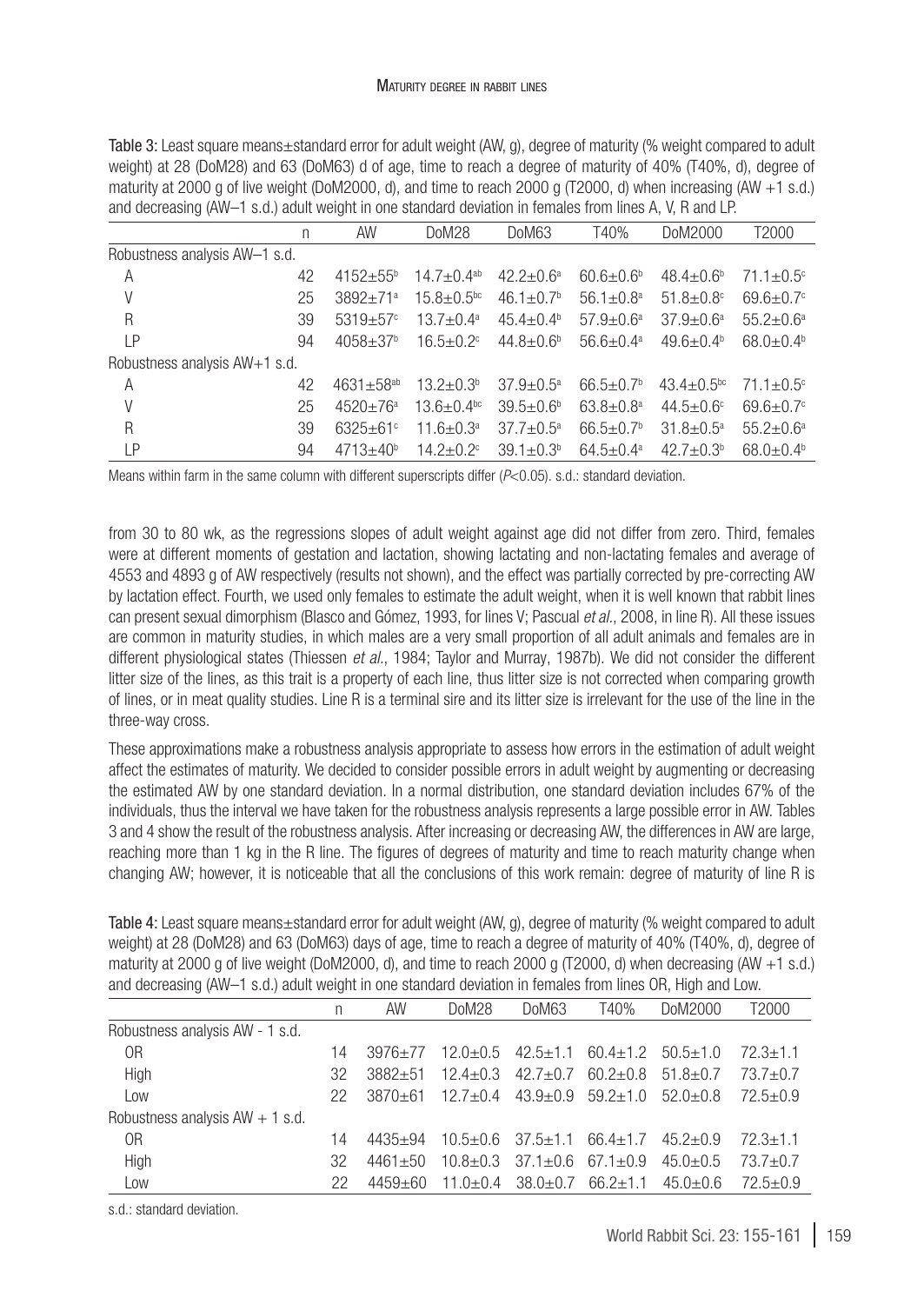much smaller than the degrees of the other lines at 2000 g of live weight, but differences in maturity disappear when compared at the same slaughter age, and again comparisons between OR, High and Low lines can be made at the same weight or age. These results confirm that possible deviations due to the approximations considered would not affect the conclusions. Besides, the differences between males and females are lower than one standard deviation (Blasco and Gómez, 1993), so the conclusions remain valid even when using only females in the comparison.

Another important issue is that our results can be generalised to other commercial lines and experimental lines used for commercial purposes that will be around the adult size of the lines used in this experiment. This means that the stage of maturity at a fixed age should be similar in all lines, within the limits of adult size for commercial lines and research in lines with commercial purposes (i.e., excluding, for example, dwarf rabbit lines). Thus, in other markets in which commercial weight is higher, comparisons should be made at an age that will approximate commercial weight; for example 11 wk in the case of the French or Italian market.

## CONCLUSIONS

There are substantial differences in degree of maturity at a fixed commercial weight when comparing lines of different adult size, but the differences disappear when comparing the lines at the same slaughter age. Comparisons between lines or groups of different adult size should be carried out at the same age and not at the same weight, in order to disentangle the line effect from the effect of maturity stage.

Acknowledgements: This study was funded by project AGL2014-55921-C2-1-P. The authors are especially grateful to referee A for his/her useful comments.

#### **REFERENCES**

- Ariño B., Hernandez P., Pla P., Blasco A. 2007. Comparison between rabbit lines for sensory meat quality. *Meat Sci., 75: 494-498. [doi:10.1016/j.meatsci.2006.08.013](http://dx.doi.org/10.1016/j.meatsci.2006.08.013)*
- Baselga M. 2002. Rabbit Genetic Resources in Mediterranean Countries. 1st ed. Options mediterraneenes, serie B: Etudes et recherches, Zaragoza, Spain.
- Blasco A., Gómez E. 1993. A note on growth curves of rabbit lines selected on growth rate or litter size. *Anim. Prod., 57:332- 334. [doi:10.1017/S000335610000698X](http://dx.doi.org/10.1017/S000335610000698X)*
- Blasco A., Piles M., Varona L. 2003. A Bayesian analysis of the effect of selection for growth rate on growth curves in rabbits. *Genet. Sel. Evol., 35: 21-41. [doi:10.1186/1297-9686-35-1-](http://dx.doi.org/10.1186/1297-9686-35-1-21) [21](http://dx.doi.org/10.1186/1297-9686-35-1-21)*
- Brody S. 1945. Bioenergetics and growth. Ed. London, Hafner Press.
- Cantier A., Vezinhet R., Rouvier R., Dauzier L. 1969. Allométrie de croissance chez le lapin (*Oryctolagus cuniculus*). 1. Principaux organes et tissues. *Ann. Biol. Anim. Bioch. Biophys., 9: 5-39. [doi:10.1051/rnd:19690101](http://dx.doi.org/10.1051/rnd:19690101)*
- Coutelet, G. 2013. Résultats technico-économiques des éleveurs de lapins de chair en France en 2012. *In Proc.: 15èmes Journées de la Recherche Cunicole, 19-20 novembre 2013. Le Mans, France. 1: 111-113.*
- Gondret F., Combes S., Larzul C., Rochambeau H. 2002. Effects of divergent selection for body weight at a fixed age on histological, chemical and rheological characteristics of rabbits muscles. *Liv. Prod. Sci., 76: 81-89. [doi:10.1016/](http://dx.doi.org/10.1016/S0301-6226(02)00003-9) [S0301-6226\(02\)00003-9](http://dx.doi.org/10.1016/S0301-6226(02)00003-9)*
- Hernández P., Aliaga S., Pla M., Blasco A. 2004. The effect of selection for growth rate and slaughter age on carcass composition and meat quality traits in rabbits. *J. Anim. Sci., 82: 3138-8143.*
- Hernández P., Ariño B., Grimal A., Blasco A. 2006. Comparison of carcass and meat characteristics of three rabbit lines selected for litter size or growth rate. *Meat Sci., 73: 645-650. [doi:10.1016/j.meatsci.2006.03.007](http://dx.doi.org/10.1016/j.meatsci.2006.03.007)*
- Laborda P., Moce L., Santacreu M.A., Blasco A. 2011. Selection for ovulation rate in rabbits: Genetic parameters, direct response, and correlated response on litter size. *J. Anim. Sci., 89: 2981-2987. [doi:10.2527/jas.2011-3906](http://dx.doi.org/10.2527/jas.2011-3906)*
- Larzul C., Gondret F., Combes S., Rochambeau H. 2005. Divergent selection on 63-day body weight in the rabbit: response on growth, carcass and muscle traits. *Genet. Sel. Evol., 37: 105- 122. [doi:10.1186/1297-9686-37-1-105](http://dx.doi.org/10.1186/1297-9686-37-1-105)*
- Ouhayoun J., Rouvier R. 1973. Composition corporelle et degré de maturité en poids de lapereaux de plusieurs génotypes. *J. Rech. Avic. Cunic., Paris.*
- Pascual M., Pla M. 2007. Changes in carcass composition and meat quality when selecting rabbits for growth rate. *Meat Sci., 77: 474-481. [doi:10.1016/j.meatsci.2007.04.009](http://dx.doi.org/10.1016/j.meatsci.2007.04.009)*
- Pascual M., Pla M. 2008. Changes in collagen, texture and sensory properties of meat when selecting rabbits for growth rate. *Meat Sci., 78: 375-380. [doi:10.1016/j.meatsci.2007.07.009](http://dx.doi.org/10.1016/j.meatsci.2007.07.009)*
- Pascual M., Pla M., Blasco A. 2008. Effect of selection for growth rate on relative growth in rabbits. *J. Anim. Sci., 86: 3409- 3417. [doi:10.2527/jas.2008-0976](http://dx.doi.org/10.2527/jas.2008-0976)*
- Pla M., Guerrero L., Guardia D., Oliver M.A., Blasco A. 1998. Carcass characteristics and meat quality of rabbit lines selected for different objectives: I. Between lines comparison. *Livest. Prod. Sci., 54: 115-123. [doi:10.1016/S0301-](http://dx.doi.org/10.1016/S0301-6226(97)00179-6) [6226\(97\)00179-6](http://dx.doi.org/10.1016/S0301-6226(97)00179-6)*
- Pla M., Hernández P., Blasco A. 1996. Carcass composition and meat characteristics of two rabbit breeds of different degree of maturity. *Meat Sci., 44: 85-92. [doi:10.1016/S0309-](http://dx.doi.org/10.1016/S0309-1740(96)00079-4) [1740\(96\)00079-4](http://dx.doi.org/10.1016/S0309-1740(96)00079-4)*